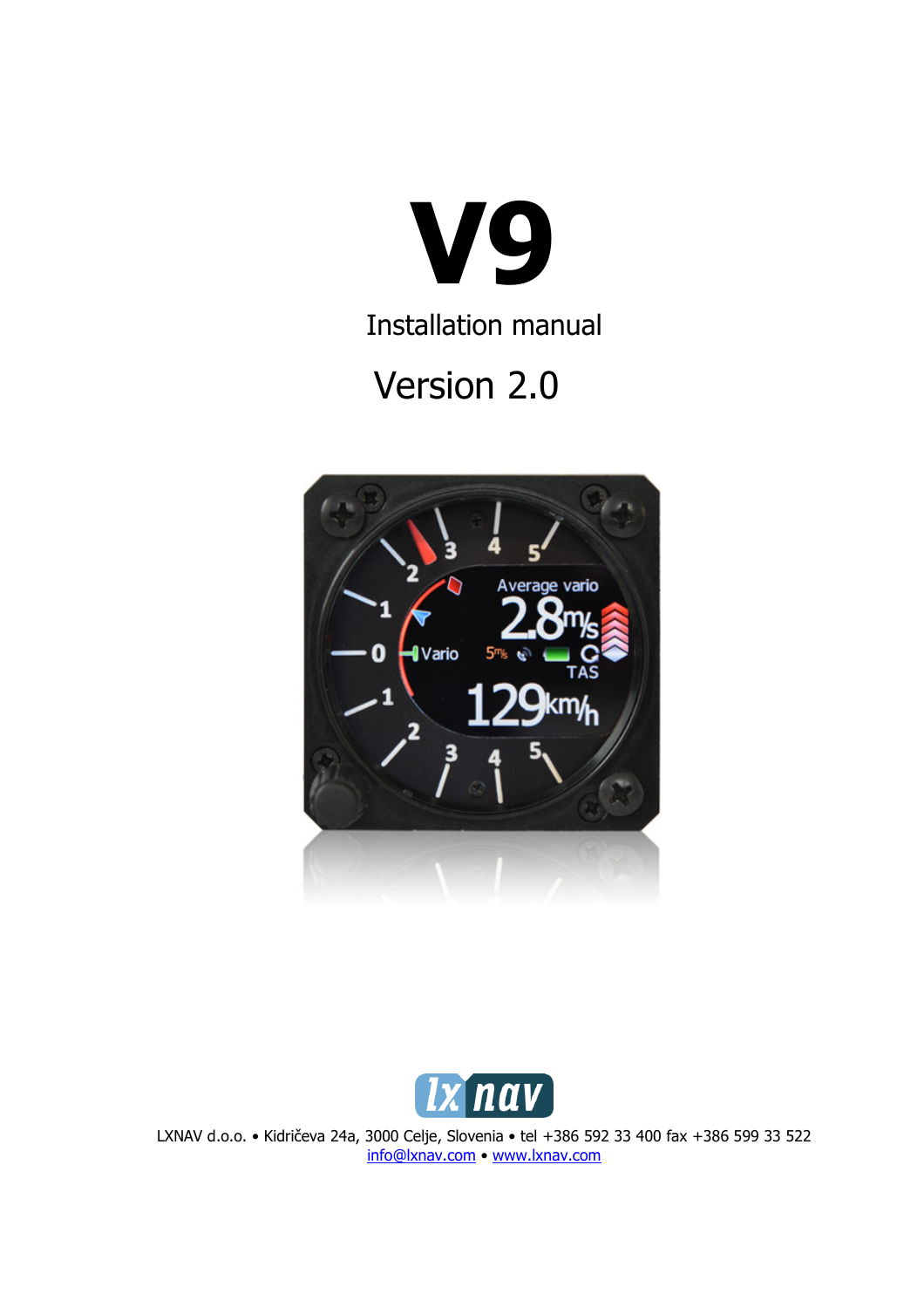| <b>Important Notices</b>              | 3 |
|---------------------------------------|---|
| 1.1 Limited Warranty                  | З |
| <b>Packing Lists</b><br>$\mathbf{2}$  | 4 |
| <b>Installation</b><br>3              | 5 |
| <b>Installing the LXNAV V9</b><br>3.1 | 6 |
| 3.2 Connecting LXNAV V9               | 6 |
| 3.3 Cutout of V9                      | 6 |
| 3.4 Ports and Wiring                  | 7 |
| 3.4.1 LXNAV V9 ports                  |   |
| 3.4.1.1 Main port                     |   |
| 3.4.1.2 Audio port                    |   |
| 3.4.2 V9 vario unit wiring            | 8 |
| <b>Updating firmware of V9</b><br>3.5 | 8 |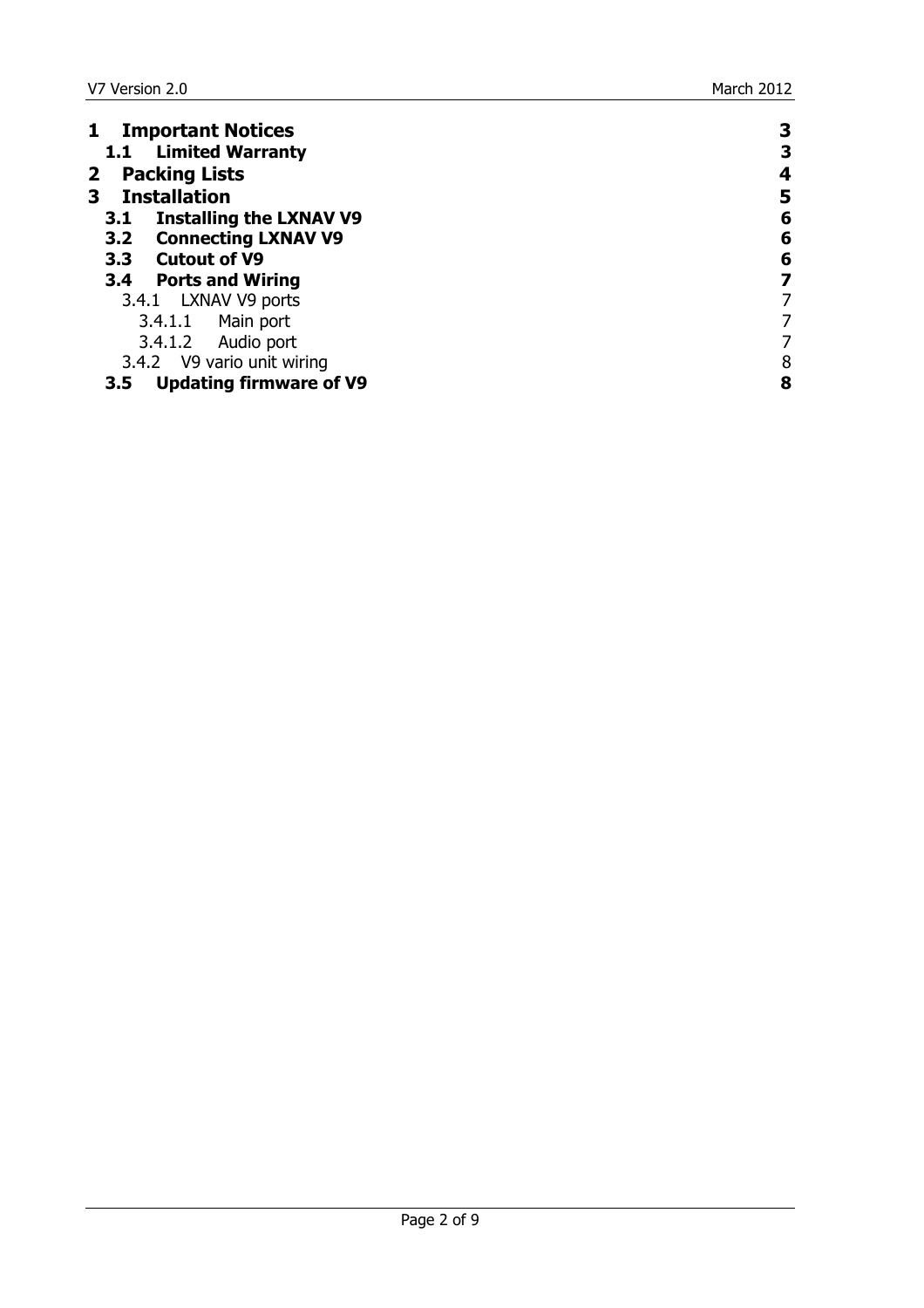## 1 Important Notices

The LXNAV V9 system is designed for VFR use only as an aid to prudent navigation. All information is presented for reference only. Terrain, airports and airspace data are provided only as an aid to situation awareness.

Information in this document is subject to change without notice. LXNAV reserves the right to change or improve their products and to make changes in the content of this material without obligation to notify any person or organisation of such changes or improvements.



A Yellow triangle is shown for parts of the manual which should be read carefully and are important for operating the LXNAV V9 system.



Notes with a red triangle describe procedures that are critical and may result in loss of data or any other critical situation.



A bulb icon is shown when a useful hint is provided to the reader.

## 1.1 Limited Warranty

This LXNAV V9 product is warranted to be free from defects in materials or workmanship for two years from the date of purchase. Within this period, LXNAV will, at its sole option, repair or replace any components that fail in normal use. Such repairs or replacement will be made at no charge to the customer for parts and labour, the customer shall be responsible for any transportation cost. This warranty does not cover failures due to abuse, misuse, accident, or unauthorised alterations or repairs.

THE WARRANTIES AND REMEDIES CONTAINED HEREIN ARE EXCLUSIVE AND IN LIEU OF ALL OTHER WARRANTIES EXPRESSED OR IMPLIED OR STATUTORY, INCLUDING ANY LIABILITY ARISING UNDER ANY WARRANTY OF MERCHANTABILITY OR FITNESS FOR A PARTICULAR PURPOSE, STATUTORY OR OTHERWISE. THIS WARRANTY GIVES YOU SPECIFIC LEGAL RIGHTS, WHICH MAY VARY FROM STATE TO STATE.

IN NO EVENT SHALL LXNAV BE LIABLE FOR ANY INCIDENTAL, SPECIAL, INDIRECT OR CONSEQUENTIAL DAMAGES, WHETHER RESULTING FROM THE USE, MISUSE, OR INABILITY TO USE THIS PRODUCT OR FROM DEFECTS IN THE PRODUCT. Some states do not allow the exclusion of incidental or consequential damages, so the above limitations may not apply to you. LXNAV retains the exclusive right to repair or replace the unit or software, or to offer a full refund of the purchase price, at its sole discretion. SUCH REMEDY SHALL BE YOUR SOLE AND EXCLUSIVE REMEDY FOR ANY BREACH OF WARRANTY.

To obtain warranty service, contact your local LXNAV dealer or contact LXNAV directly.

March 2012 © 2012 LXNAV. All rights reserved.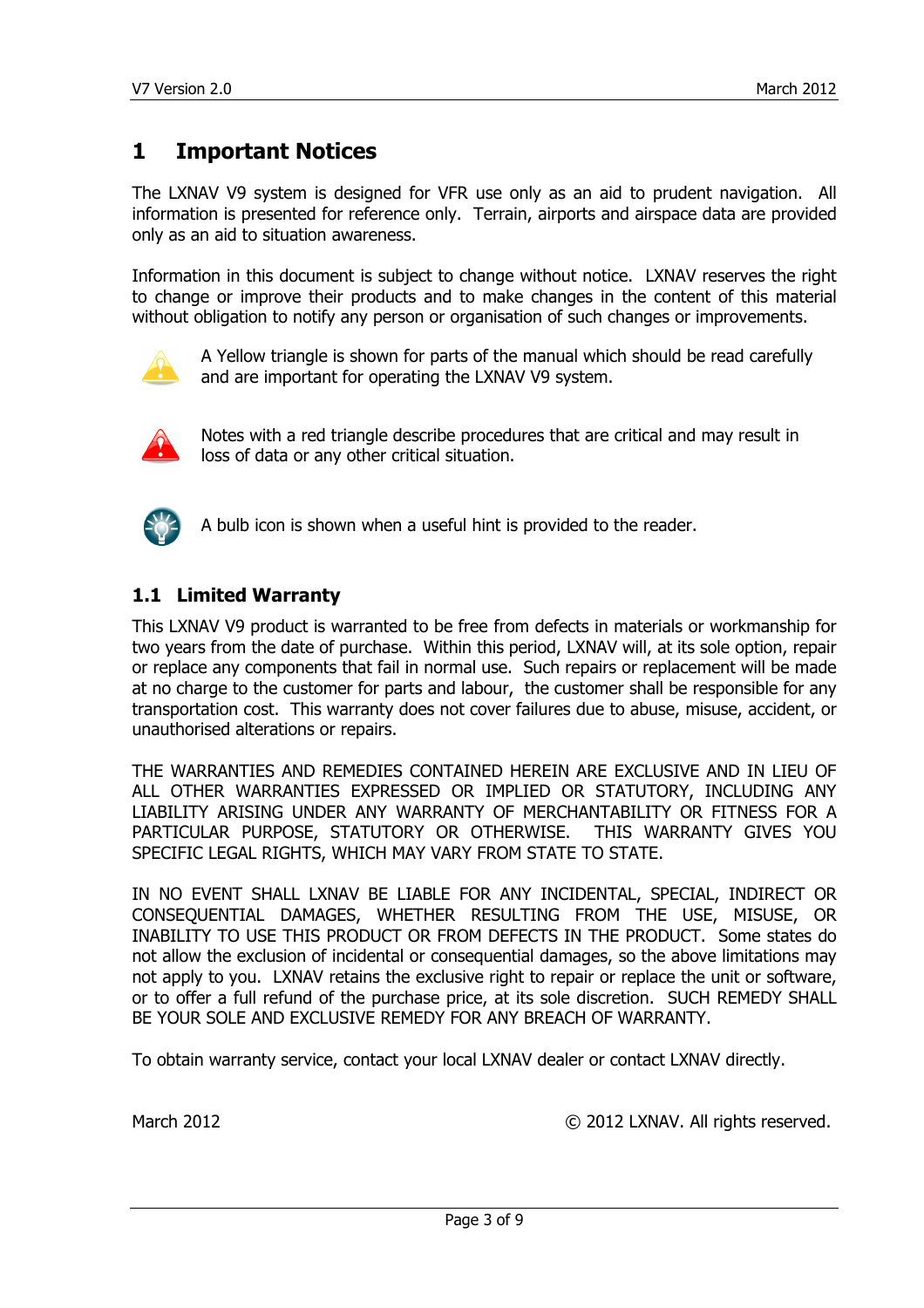# 2 Packing Lists

- LXNAV V9 (in Metric or Imperial units as specified)
- V9 cable
- 3.5mm Phono Jack to RCA adapter (only with upgrade from old vario)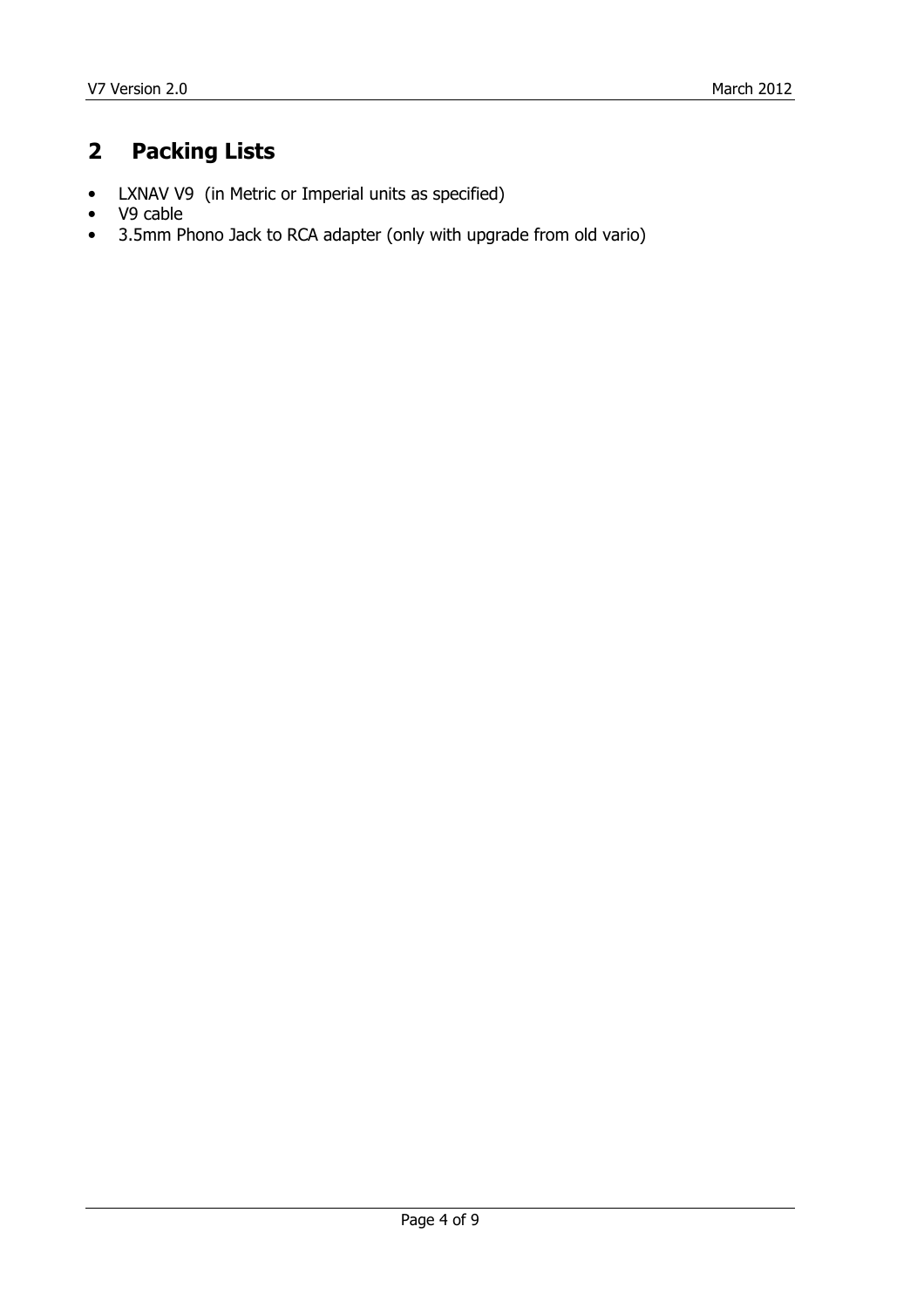# 3 Installation

The V9 vario unit and any additional vario indicators each require a standard 57 mm cut-out. Three pressure connectors are fitted to the back of the V9 vario unit. A label shows their functions.

- $\bullet$  P<sub>static</sub> means static pressure connector.
- $P_{total}$  means pitot or total pressure connector.
- TE means total energy TE connector.

If the unit is to be configured for electronic TE compensation the connections are as follows:

- P<sub>static</sub> Static
- P<sub>total</sub> Pitot or Total pressure
- TE/Pstatic Static



If the unit is to be configured for pneumatic TE compensation using a TE tube, then the connections are:

- TE/P<sub>static</sub> TE tube
- P<sub>static</sub> Static
- P<sub>total</sub> Pitot or Total pressure





If the  $P_{total}$  and Static are connected the wrong way around there will be no integrator reading (average climb) during the flight.

The LX9000/8000/8080 digital unit is connected to 12 Volt power via the 15-pin SUB-D connector. The LX9000/8000/8080 digital unit and the V9 unit (57 mm units) are connected via the RS485 bus (9 pin DB connectors).

Please ensure that both units are connected correctly before the first power on. The power wires (red and blue) should be connected to the main LX9000/8000/8080 digital unit.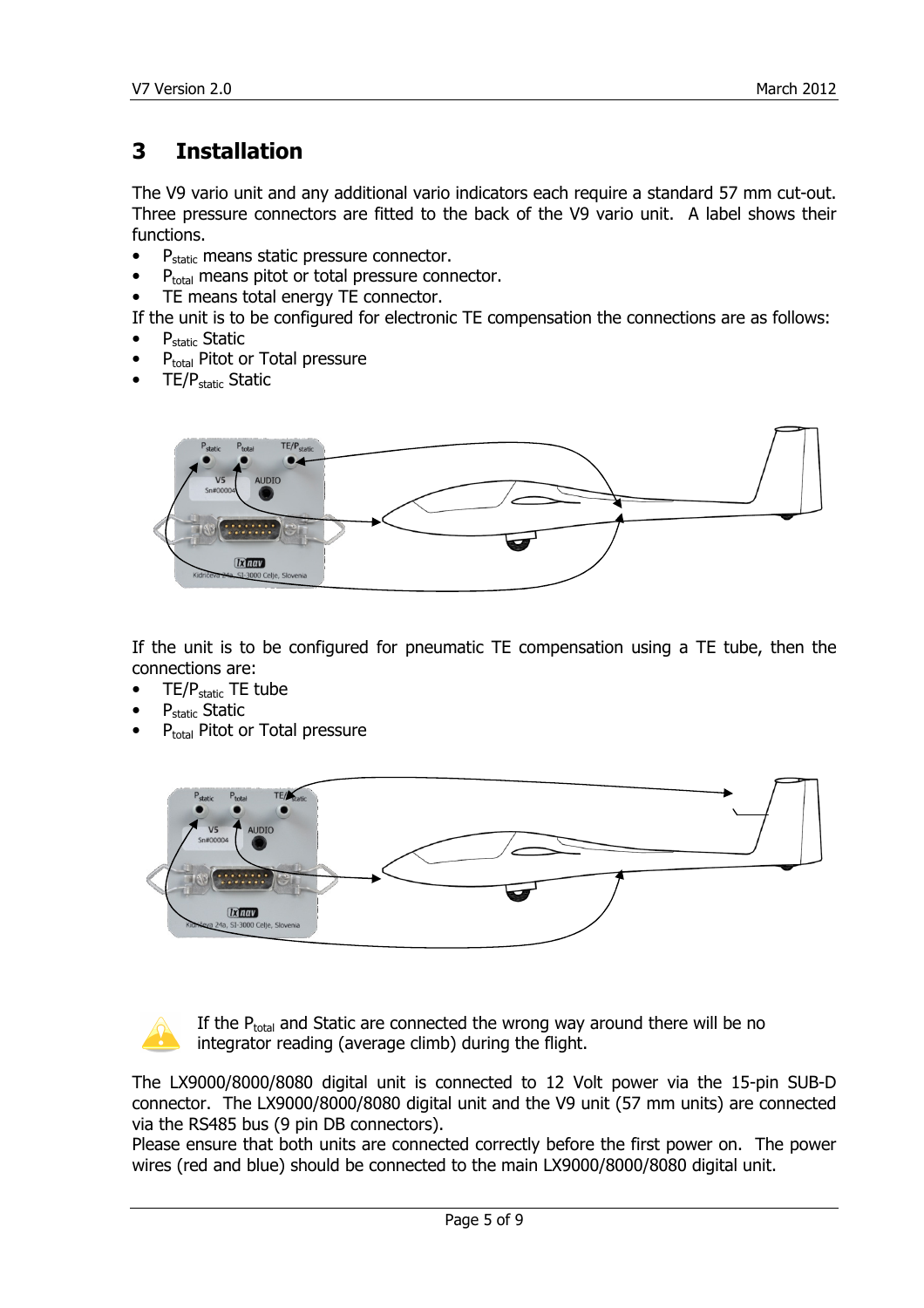

Even though there is an automatic fuse in the instrument it is VERY IMPORTANT to use an external fuse (max. 3A). Power supply cables should use a minimum of 0.5 mm² wires. To prevent damage to the LX9000/8000/8080 digital unit after a short circuit on the RS485 bus there is an automatic fuse.

If a short circuit occurs then the 57 mm unit will appear not to work anymore. The reason is not the defect of 57 mm unit  $-$  it is due to the hot automatic fuse. Turn off the LX9000/8000/8080 system and wait for the automatic fuse to cool down.

## 3.1 Installing the LXNAV V9

The LXNAV V9 vario should be mounted in a standard 57 mm hole. Remove four screws. Install V9 into the panel, screw back all screws and.



Be sure that LXNAV V9 is placed far enough from compass. Inside is stepper motor which generates magnetic field interferences.

## 3.2 Connecting LXNAV V9

LXNAV V97 is connected to main unit through RS485 bus. SC cable is used for external switch, for switching between climb and cruise mode. In case that SC is connected to flaps switch, VP (vario priority) is connected to switch on stick. Inputs IN1..4 are used to connect to gear switch, air brake , etc...

## 3.3 Cutout of V9





Length of screw is limited to max 6mm!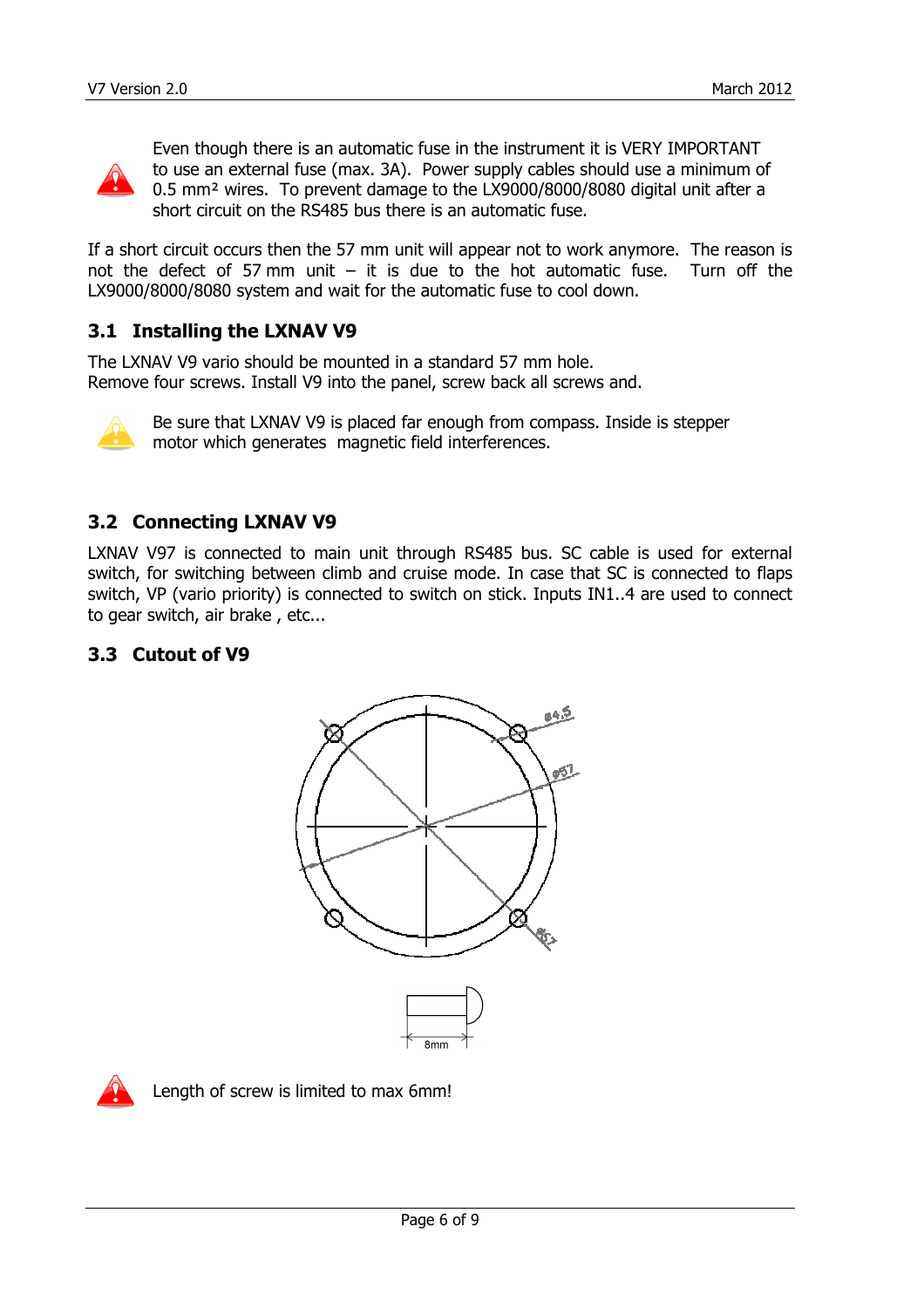## 3.4 Ports and Wiring

## 3.4.1 LXNAV V9 ports



## 3.4.1.1 Main port

On main port is connected V9 wiring.

## 3.4.1.2 Audio port

Here is connected speaker with standard 3mm phono jack.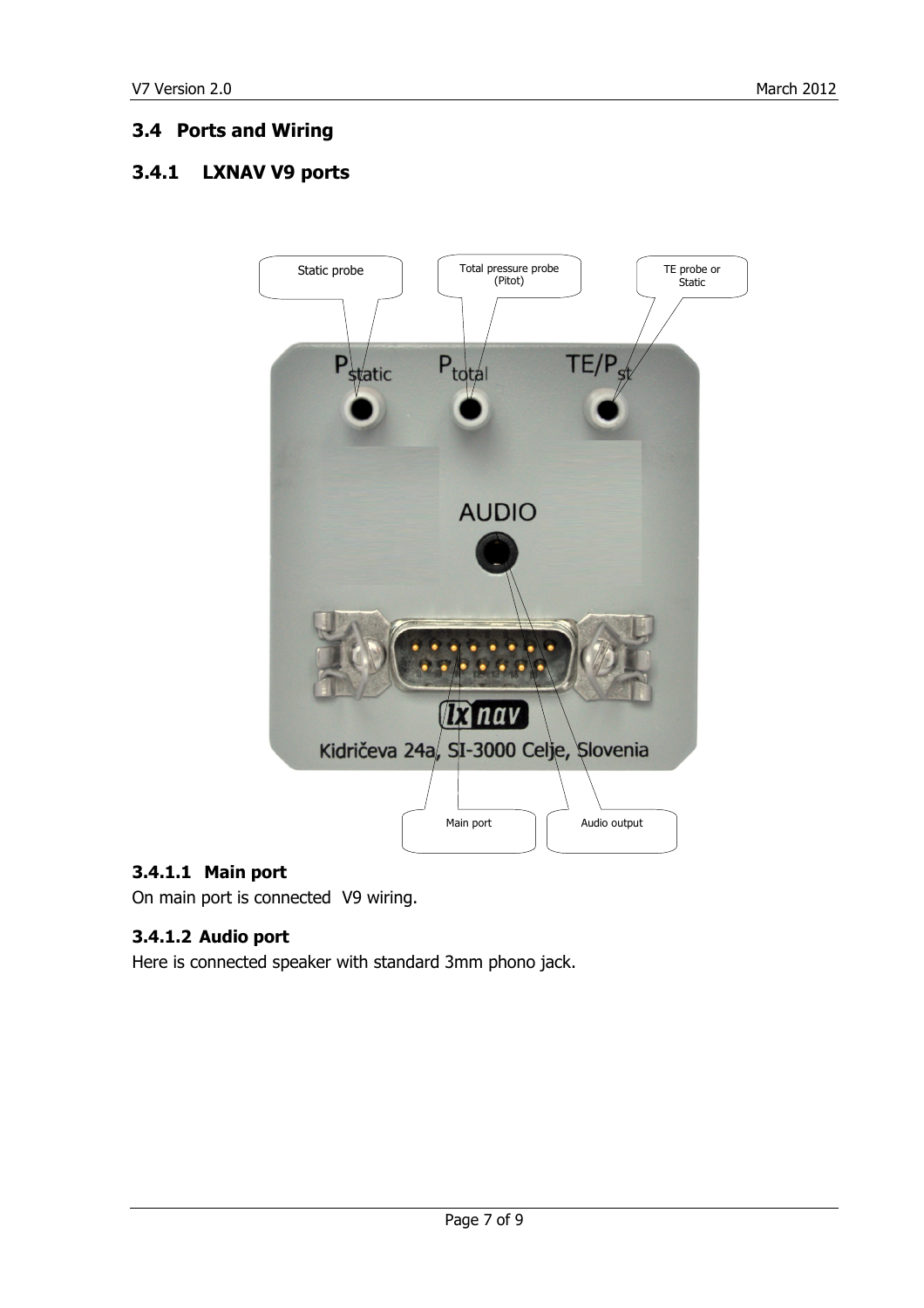## 3.4.2 V9 vario unit wiring

#### V5 V1.0 Wiring



V9 has four additional inputs comparing to the old vario systems. Those inputs can be connected to Eg. Gear, Airbrake switches, which can be set in setup-hardware-variometer.



There is also CAN bus connector, which is prepared for future.

## DO NOT CONNECT IT ANYWHERE

## 3.5 Updating firmware of V9



Start the LX9000 and go to the Setup->Password menu option.